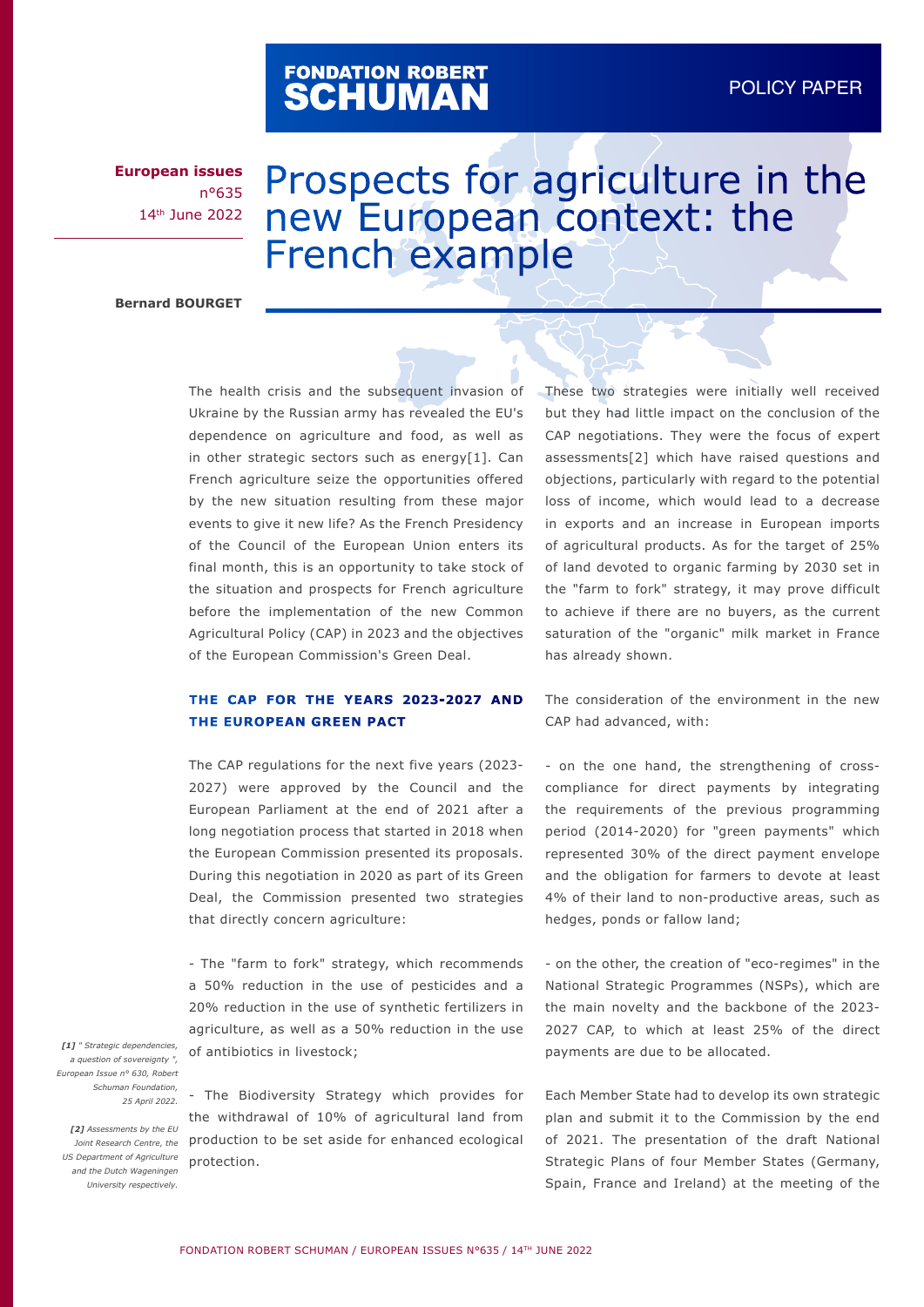French Academy of Agriculture on 17 November 2021[3], demonstrated both their diversity and their commonalities. The main differences being:

- the important role given to the regions in Germany and Spain, while it is reduced in France

- the internal convergence of direct payments, which has already been achieved in Germany, but will only be 85% complete in Spain, Ireland and France in 2026 or 2027.

As far as eco-regimes are concerned, convergence prevails: the four countries are committed to ensuring that as many of their farmers as possible can benefit from them and will devote 25% of the CAP's first pillar appropriations for direct payments to them from 2023[4].

We shall have to wait until the end of 2022 to have an overview of the National Strategic Plans, but it is already possible to appreciate how France intends to use its NSP to support the ecological and digital transitions of its agriculture and to address the other challenges it is facing.

As for the "farm to fork" strategy, it has been increasingly challenged since the start of the war in Ukraine, which has led to a surge in the price of energy (oil and gas), cereals (wheat, maize and barley) and sunflower oil, as well as synthetic fertilisers, for which the European Union is highly dependent on imports from Russia and Ukraine.

**STRENGTHS AND WEAKNESSES OF FRENCH** 

**AGRICULTURE**

*[3] This session was recorded on the YouTube channel of the French Academy of Agriculture where it can be viewed.*

*[4] Member States have flexibility to spend less than 25% of direct payments on eco-regimes in 2023 and 2024.*

*[5] France is the third largest seed producer in the world, the largest producer in Europe and the largest exporter of seeds in the world ("Covid-19 and agriculture, an opportunity for the agricultural and food transition", September 2020.*

*[6] Agri-food being qualified as France's "green oil"* France's water resources are abundant and quite well distributed, but not widely used for irrigation, while droughts are becoming more frequent and severe.

French farmers benefit from an efficient agricultural research and training system. There are also many small and medium-sized food companies throughout the country, but fewer large food exporters than in Germany, the Netherlands and Denmark.

French agriculture is highly dependent on foreign suppliers of inputs (pesticides and fertilisers for crops, animal feed for livestock) and agricultural equipment, whose markets are dominated by large foreign companies. It is insufficiently organised or attentive to market developments; its relations with the large food companies and, even more so, with those of the distribution sector, are too often conflictual.

It also faces the problem of succession for older farmers.

Finally, it suffers from the hostility of organisations that greatly influence public opinion and that harm its competitiveness, in particular by delaying the implementation of new biotechnologies by a French seed industry that is nevertheless very efficient and a major exporter[5].

#### **AT A TIME OF MULTIPLE CRISES, THE DETERIORATION OF FRANCE'S AGRI-FOOD BALANCE**

After the two oil crises of the 1970s, the contribution of the agri-food sector to France's balance of trade grew significantly[6]. French agriculture and the food industry took full advantage of the tools included in the original CAP until the 1992 reform and the conclusion of the Uruguay Round of multilateral trade negotiations, which led to the creation of the World Trade Organisation in 1994.

France is the EU Member State with the largest agricultural area, the greatest variety of terroirs and renowned productions, many of which benefit from designations or indications of origin. While its labour costs are high compared to Spain and the countries of Central and Eastern Europe, the price of land is much lower than in its German, Belgian, Dutch and Italian neighbours.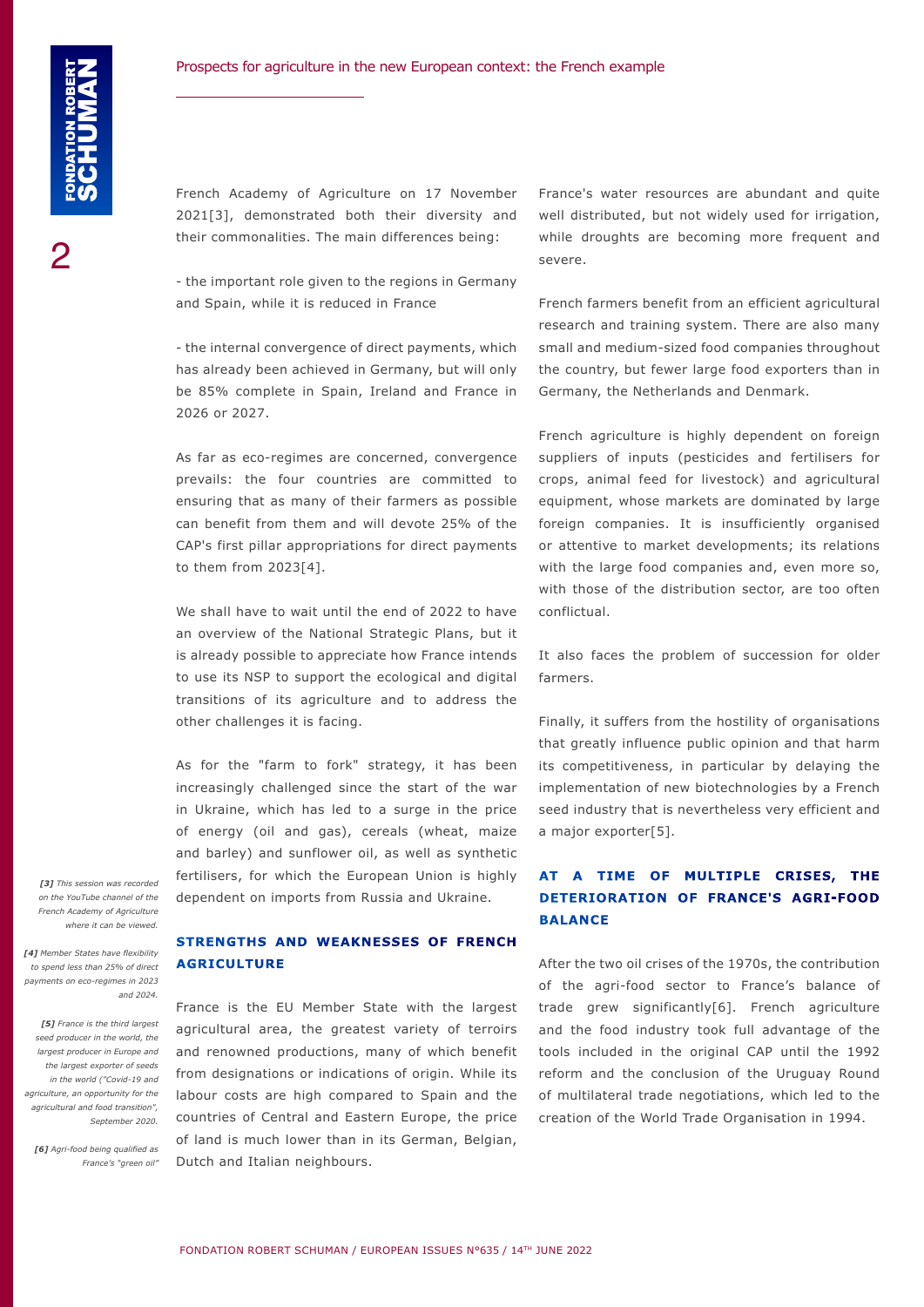#### • From 1995 to 2020 · For some representative products in 2020 billions  $\epsilon$  $12$ 10 8 6 Δ

 $\overline{2}$ 

 $\epsilon$ 

 $-2$ 

 $-4$ 

 $-6$ 1995



Fruit

Field: France including overseas regions as of 1997; EU27 Source: Customs - 24 first chapters of the NC

Third countries

 $1111111$ 

 $10$ 

15

EU

05

Total

2000

 $1 + 1 + 1 + 1$ 

 $hillions$  $f$ agreste | GRAPH'AGRI 2021 127 the five eastern Länder of Germany (former GDR) a legacy of the communist era. Moreover, because of its aim to protect the competitiveness of its large farms reunified Germany has always opposed

 $-6-4-2$  0 2 4 6 8 10 12 14

It is in fact in Europe that France's agri-food trade has fallen into deficit since the mid-2010s. If it were not for wines and spirits, which have recovered their level since the abolition of the tax introduced by American President Donald Trump (2016-2020), the overall balance of France's agri-food trade would currently be in deficit. The two other items in surplus are cereals and dairy products.

With regard to cereals, prior to the war in Ukraine, French wheat exports were in strong competition with the Black Sea countries, Ukraine and, above all, Russia, which had once again become the world's leading wheat exporter. These two countries, which account for 30% of world wheat exports, have captured market share from France in the importing countries of the southern and eastern Mediterranean. France is also closely pursued by Romania and Germany on these markets. Since 2017, Ukraine has also benefited from its free trade agreement with the European Union to develop its exports of maize and sunflower to the European market.

France is handicapped by the size of its farms, which are much smaller than those of its competitors in the eastern part of the continent, and by higher labour costs. It is also handicapped by the large farms in

according to the size of the farms proposed by the European Commission. France could therefore hardly apply capping and degressivity to its farms if these measures were not mandatory for all Member States. As for French dairy exports, they are too dependent on China's uncertain market. On the European

the capping and degressivity of direct payments

market, France competes with Poland, which has made good use of the resources made available by the European Union and has taken advantage of its low labour costs to become a major agricultural exporting power.

Poland also competes with France in poultry and pork production, as well as in apples, which used to be France's main fruit export, while the latter has a large overall deficit in the fruit and vegetable sector, especially with Spain.

Several other factors should be taken into account to explain the deterioration of France's agri-food

### French Agrifood Trade Balance with the EU and Third Countries

 $20<sup>6</sup>$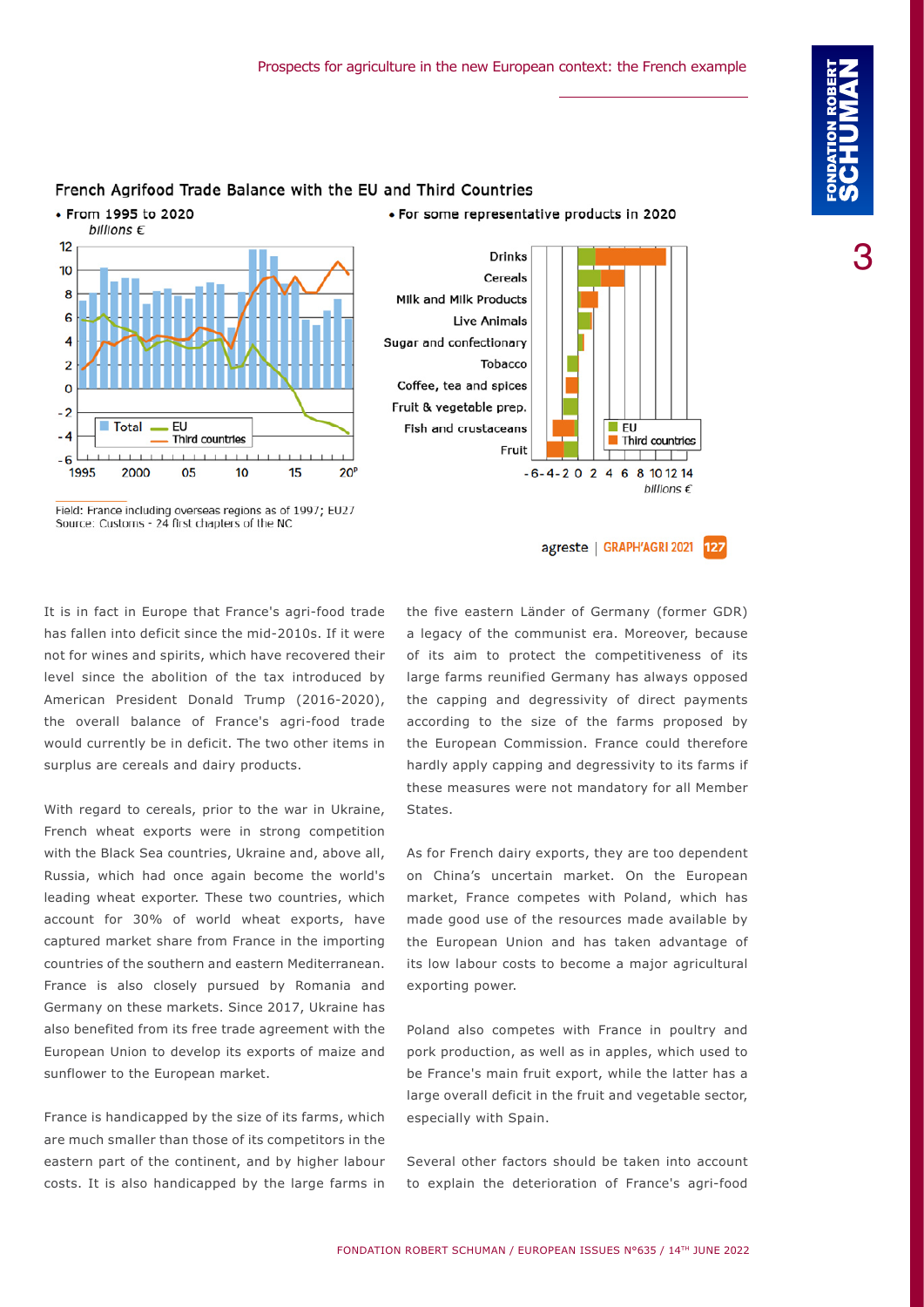trade position, such as a more restrictive application of EU environmental regulations, smaller sized farms or insufficient coordination between upstream agriculture and downstream agri-food stuffs; but the higher cost of labour remains a predominant factor in comparison with Spain and the countries of Central and Eastern Europe[7]. This is why the reduction of social and tax burdens on agricultural and industrial enterprises, especially the many agrifood SMEs, which face foreign competition, must be pursued.

#### **CONSEQUENCES AND LESSONS OF THE WAR IN UKRAINE**

The most serious consequence of the war in Ukraine is the reduced availability of wheat, leading to a surge in prices, which had risen already in 2021 reaching \$400 per tonne in March 2022. It is however the poor importing countries, mainly in North Africa, which are the victims of excessive speculation in the wheat trade. It is difficult to assess at present under what conditions the wheat requirements of these countries can be met in 2022 by turning to other suppliers, in North or South America, in Europe, and especially France. India was even planning to export 10 million tons of wheat to partially compensate for the lack of Ukrainian wheat, before withdrawing this idea. Indeed, to ensure the "food security" of its population and to the backdrop of some exceptional heat waves, India announced a ban on wheat exports at the end of May and at the beginning of June a ban on the exportation of sugar. Export bans on foodstuffs, currently applied by some twenty countries - including Malaysia regarding chicken meat and Tunisia regarding fruit and vegetables are further contributing to price increases.

*[7] A report by the Haut-Commissariat au Plan of 9 July 2021 published in the series entitled "Is France a great agricultural and agri-food power?"; FranceAgriMer report of June 2021 on the competitiveness of the agricultural and agri-food sectors.*

*[8] The analogy with oil stocks held by importing countries is apt.*

> *[9] Bernard Valluis, Farm Foundation "Food security, for reserve stocks" 3 May 2022.*

The case of India is interesting, since to preserve its ability to build up strategic stocks, the country opposed the US in the Doha Round of multilateral trade negotiations, which led to the suspension of these negotiations.

The building of strategic food stocks should therefore be a priority for importing countries[8] ; it could

also help the EU to protect itself from shortages in the event of disaster, as Switzerland does with its reserve stocks[9], and mitigate the impact of volatile world agricultural prices on its domestic market.

France, which is Europe's leading wheat producer and exporter, should focus on establishing confident and stable trade relations with North African countries and Lebanon, which were previously its main wheat buyers. The temporary suspension of the 4% fallowing requirement will mean that more than 4 million hectares will be cultivated in 2022 in response to an emergency situation, notably concerning sunflower crops. The war in Ukraine has also highlighted the heavy dependence of European livestock, especially in terms of pigs and poultry, on imports from the latter.

More generally, the suspension of the "farm to fork" strategy provides an opportunity for a review, to place it in a perspective, not of decreasing European agricultural production, but of a transition reconciling ecology and economy.

The reduction in the use of pesticides must be more qualitative than quantitative, focusing on the banning of products that are most harmful to health and the environment. It is also necessary to offer alternatives to farmers, which implies major research and innovation efforts, in particular in favour of biocontrol.

The reduction in the use of synthetic fertilisers can be achieved by developing precision farming and leguminous crops, as well as farming-livestock systems, within farms or between neighbouring farms.

As for the reduction in the use of antibiotics in European livestock farming, it must be supported by a ban on the import into the European Union of animal products from countries where antibiotics are still used as growth promoters, whilst this practice is forbidden in Europe.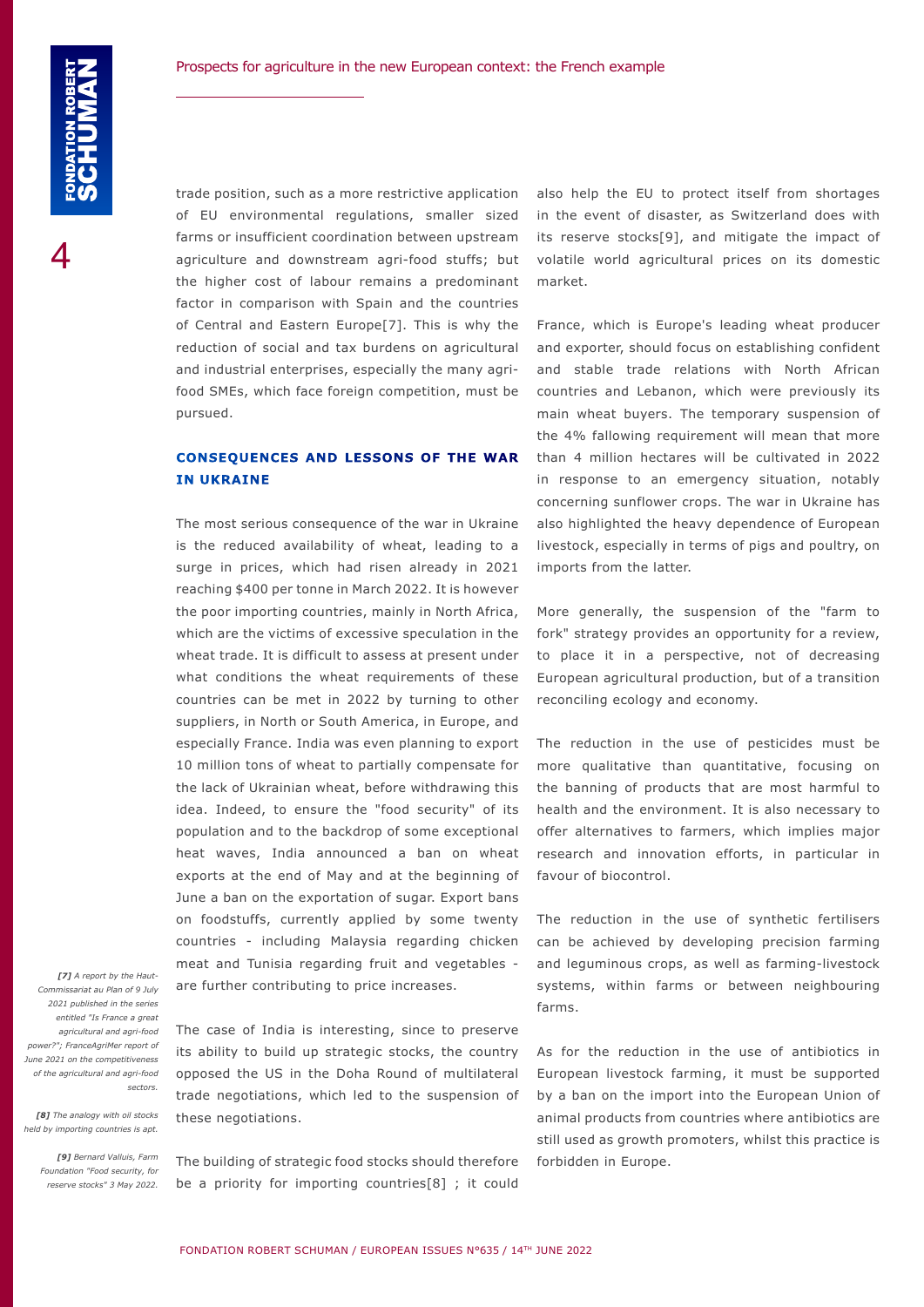Finally, the European Commission should present a proposal to ensure the development of new biotechnologies[10] to create plants that adapt to climate change and can do without pesticides.

#### **THE CHALLENGES FACING FRENCH AGRICULTURE, FOOD AND AGRI-SUPPLY COMPANIES**

Among the challenges facing French agriculture is first and foremost that of climate change and the agro-ecological transition. Agriculture is concerned by climate change in three ways: it must reduce its greenhouse gas emissions (methane and nitrous oxide), capture and store carbon, and adapt to the consequences of climate change (droughts, floods, storms, early frosts for vines and fruit growing, etc.).

The National Strategic Plan and the agricultural component of the recovery plan must contribute to the agroecological transition of agriculture. The "protein" plan deserves special mention, as it concerns the development of leguminous crops[11] which will not only reduce the use of synthetic fertilisers, but also the dependence of livestock farms on imported soya cake, while meeting growing consumer demand for plant-based food. The war in Ukraine should lead to an acceleration of its deployment.

The decision expressed at the end of the "*Varenne de l'eau*", which has just ended, to relaunch the construction of water reserves, will enable the development of irrigation[12] to cope with droughts and to make up, at least in part in the coming years, for the fact that France lags behind its neighbours in this area, notably Spain.

The overhaul of crop insurance, which will apply in 2023 at the same time as the new CAP, should help farmers secure better insurance against climatic hazards, provided that the margins offered by the new European regulation[13] are fully used by France, in particular for arboriculture.

The digital transition, associated with the robotisation of certain tasks, is also an important issue for the

development of precision agriculture and thus the reduction of the agricultural use of water, fertilisers or crop treatment products. The revision of the European directive on biotechnologies should facilitate their use to strengthen the resistance of plants to diseases and improve the competitiveness of French agriculture.

Strengthening the competitiveness of French agriculture will also depend on the use of CAP provisions to support producer organisations and to extend this support to new sectors such as plant proteins. Regarding fruit and vegetables, the consumption of which should increase to meet nutritionists' recommendations, a recovery plan would be extremely welcome to reduce France's excessive dependence on imports, by making full use of the resources of the European school fruit and vegetable distribution programme.

The 50% increase in CAP funds for young farmers will mean that the French regions will be able to implement an investment policy adapted to local situations[14].

The French Presidency of the Council of the European Union set itself two objectives in the agricultural sector: on the one hand, the development of " low-carbon " agriculture at European level, for which France is a pioneer, yet highly dependent on the development of carbon prices, as well as the implementation of a carbon tax at the borders, which requires the unanimity of the Member States and, therefore, a negotiation that promises to be difficult. On the other hand, the application of the same environmental and sanitary requirements on imports as those imposed on EU producers ("mirror" clause). It is perfectly justified, but it implies the revision of current free trade agreements and of those in preparation.

The war in Ukraine is upsetting this agenda, because everything must now be done to avoid a food crisis in developing countries, the "hurricane of famine" about which the United Nations has been warning.

*[10] This is genome editing (genetic scissors), for which Emmanuelle Charpentier was awarded the Nobel Prize in Chemistry, and which is used in human medicine, but is still prohibited for plant health.* 

*[11] Pulses do not need nitrogen fertiliser, as they fix nitrogen from the air for their own needs and return some of it to the next crop.*

*[12] Irrigation methods will also need to be more efficient* 

*[13] The so-called "omnibus" regulation lowered the threshold for triggering insurance from 30% to 20% of the farmer's loss of income and raised the maximum reimbursement rate to 70%.*

*[14] Aid for setting up in agriculture will be entrusted to the regional councils from 2023 under the French NSP*